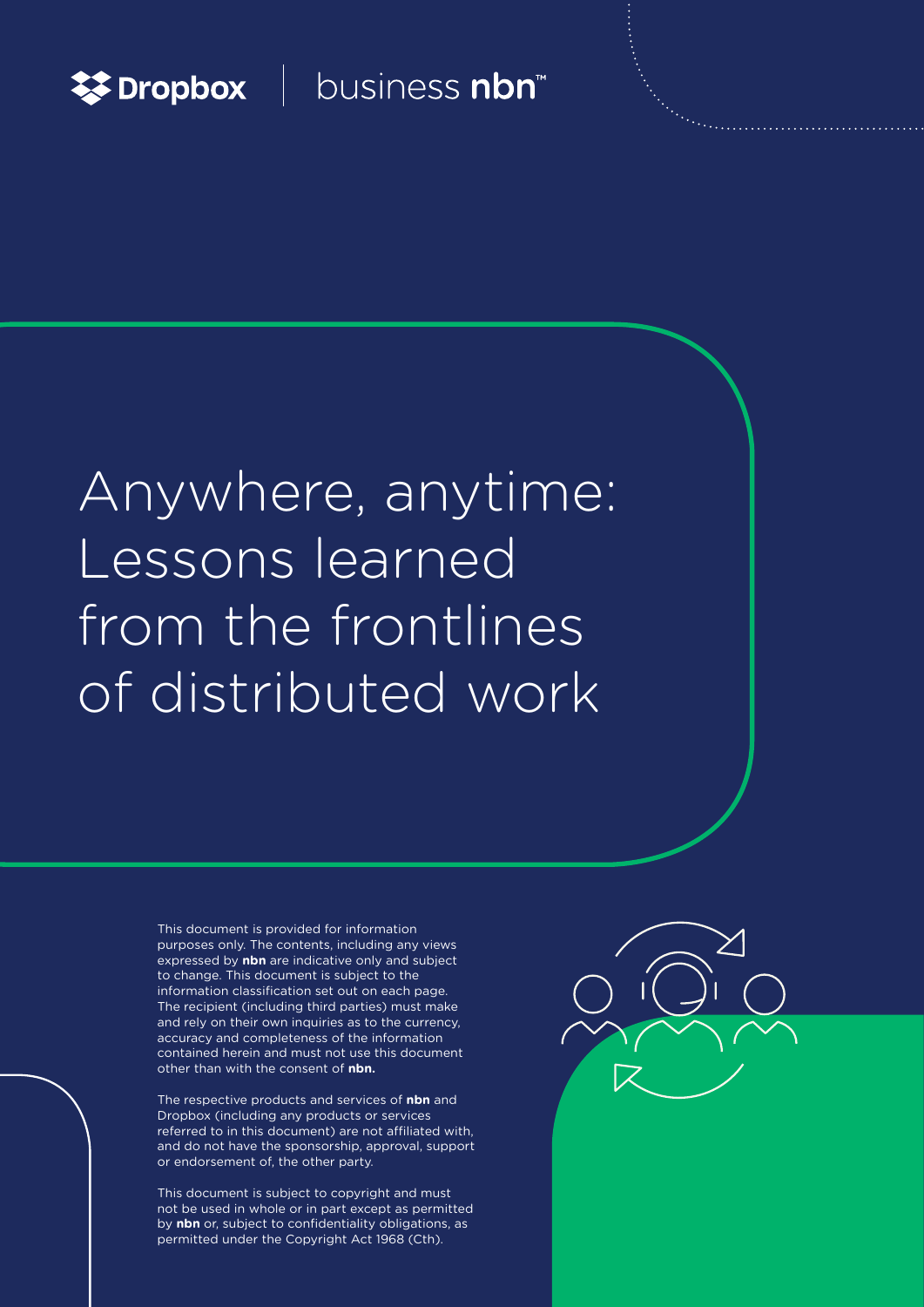## Together, apart

Most businesses have had to implement some form of distributed or remote work practices in recent months. How is technology helping us collaborate across these distances in new and better ways?

From April this year, nearly 1.6 million Australians, laptops and monitors in tow, headed out of the office to begin their working lives anew at home.<sup>1</sup> Companies now had to quickly pivot their technology and people management practices to suit this new environment.

This large-scale phenomenon represents an accidental experiment with the concept of 'distributed work', where staff are geographically dispersed and the central office becomes an ICT hub.



 $\overline{a}$ 

### Remote work vs distributed work

Pre-pandemic, some of us may have had a day here or there working from home, but very few did so all the time – one global study puts the number at only 13%.3

Since COVID-19 hit, that number has practically flipped, with a global Gartner survey finding an estimated 88% of organisations have either required or encouraged employees to work from home<sup>4</sup>





#### When does the scale tip from remote work to distributed work?

Put simply, remote work refers to a system where a few individuals work remotely while the majority of the workforce is on-site.

Distributed work, on the other hand, is when the majority of an organisation's workforce is off-site and employees can be based anywhere.<sup>2</sup> An example is Automattic, the company behind popular website building platform WordPress. Its 1250 staff work in 77 countries in a distributed way and only come together for periodic face-to-face catch ups.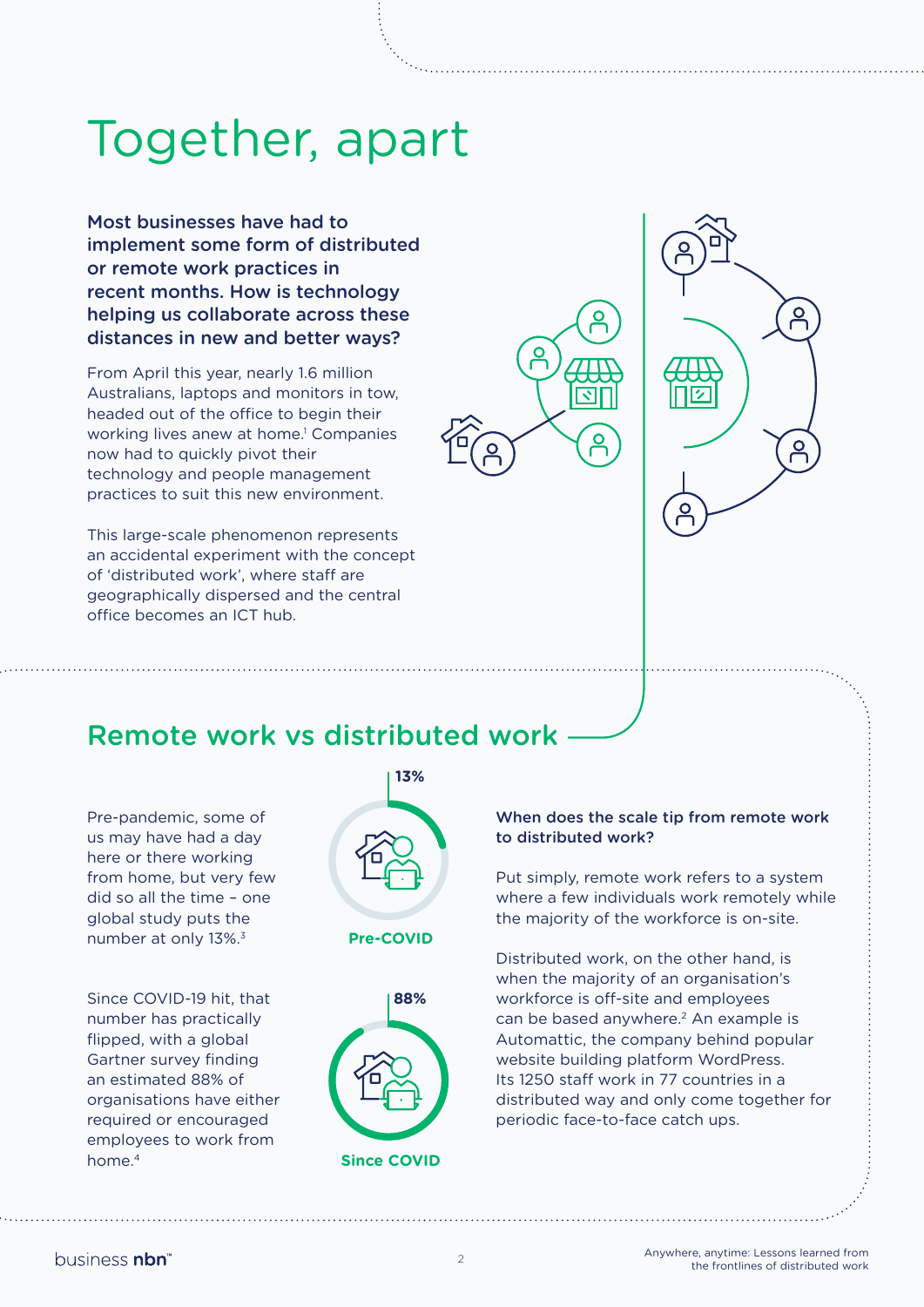## New business norms

While many Australian businesses are unlikely to move to a completely distributed format, it's likely they will transition to a hybrid model, with a larger proportion of staff working from home some or most of the time, even if lockdown measures ease.<sup>8</sup>

Business and technology consultant James Dellow, of Chief Technology Solutions, says the move to distributed work has upended many business orthodoxies.

"Leaders in business weren't convinced that people could work this way and the most important lesson is that it's possible. It shows that people are very adaptable," he says.

"The lesson moving forward is that whatever happens, organisations really have to invest in becoming more digital in their operations."

Dellow believes that "as much as possible, [businesses] should be moving to 'digital first' as opposed to digital as an after-thought."





### SMBs get digital

In the past, small- to medium-sized businesses (SMBs) have been less quick to adopt a fully distributed work model, whether through inclination or lack of technological knowhow. But very suddenly, the future is coming to them.

Working from home has been an ad hoc solution for many businesses, notes Ewan Reid, head of channels ANZ at Dropbox.

"In the first couple of weeks of lockdown many businesses were winging it. But we are seeing how businesses, having done this for a while, are looking at improving work from home to make it long term, and [at ways of making] their employees more productive," he says.

In fact, cloud computing and cheaper digital tools have allowed companies at any size to run fully remote or distributed workforces.

"After COVID, we saw a migration into the cloud, whereas before they might have been sitting on the fence about the issue with a preference for keeping data on a file server in the office," Reid says.

"The gravitation to the cloud has meant it has been seamless to set their workers up remotely, [giving them] access to their information and work."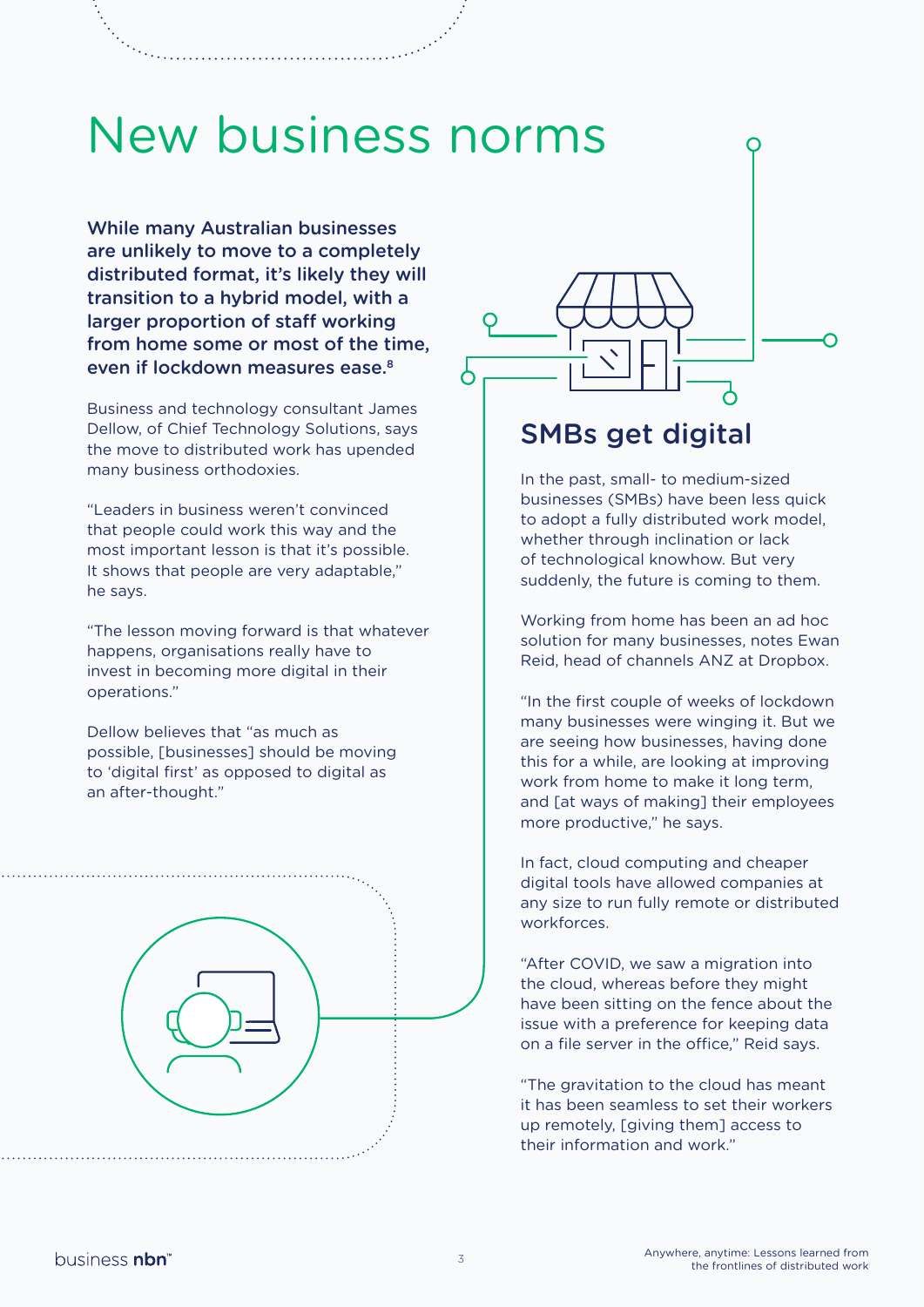## Setting up for success

While technology such as efficient internet connectivity and the right collaborative tools help enable remote and distributed work, running a distributed workforce might not come naturally to some.

### 5 tips for sticking the transition

#### Use cloud collaboration tools:

1

Functions like file sharing, real-time collaboration on documents and project management are easier for a distributed workforce when done in the cloud. There's less friction, and it's easier to maintain visibility over what everyone is working on. Just be sure to take into consideration that there are some pitfalls to using only the free version of these tools; it can be nice to try before you buy, but if it's something you'll use long term, consider investing in the paid version, especially as there will be benefits when it comes to factors such as security, data integrity and enhanced features.





#### Encourage behaviours that prioritise security:

As data becomes more mobile and as more work happens off-site, it's critical that work practices are supported with robust guidelines that address all aspects of network security – from applications used to device policies and more. Establish protocols for using personal devices, as well as a process for offering remote support and troubleshooting. By fostering a culture of responsible and trusted decision-making in regards to choice of network and use of collaboration tools, your people can act as a first line of defence to minimise the chance of an incident.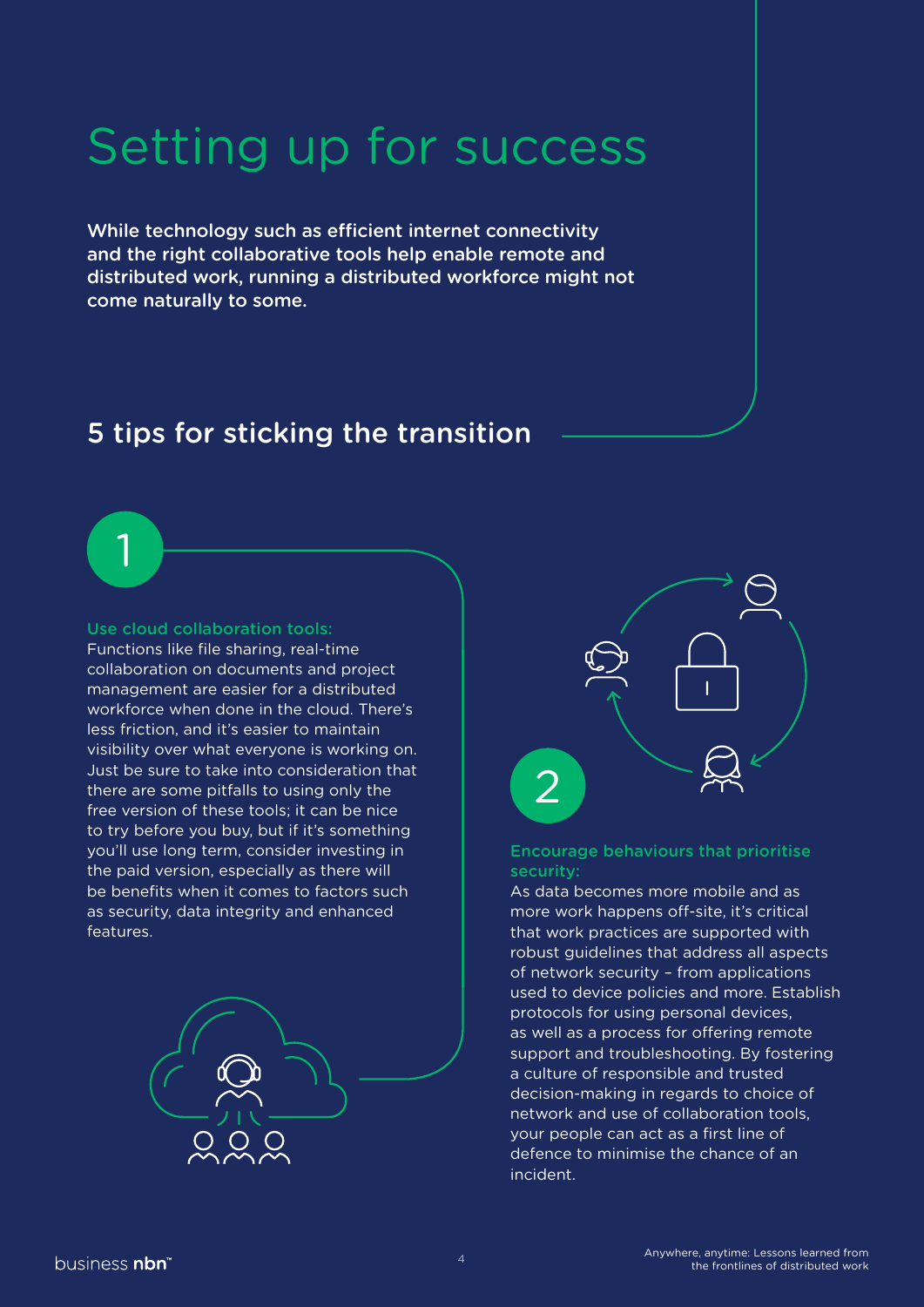#### Give workers choice:

3

While deadlines are often set in stone, staff need flexibility on how and when they achieve their goals. "If you have a workplace that has truly embraced distributed working, you have to have a different model and you have to have systems and processes that allow for people not to be sitting at their computers all at the same time," notes Dellow. Business leaders and owners need to facilitate a collaborative environment, where workers have a say in how and when work is done, and the tools that are needed to do the job.





#### Keep everyone feeling like part of the team:

Working remotely means people can feel isolated. They may miss incidental interactions, those 'water cooler' moments with colleagues that not only create social cohesion but allow creative ideas to emerge. In the absence of regular inperson interactions, more organisations are focusing on how to bring these experiences online, with a global survey finding 47% of businesses view improving employee collaboration and productivity tools as their key priority.<sup>3</sup> There are various cloud tools, plugins and apps that can facilitate interactions between people remotely, which encourages sharing ideas and brainstorming.

5

#### Ensure a secure network environment:

It's a fine balance between security and ease-of-use when implementing any of the above, but there are a variety of options available to help IT teams execute secure dispersed collaboration tools that are also easy to use. A secure network sets a strong foundation, so consider implementing technologies like a virtual private network (VPN), with additional features like multi-factor authentication for a proactive approach to security and risk management.

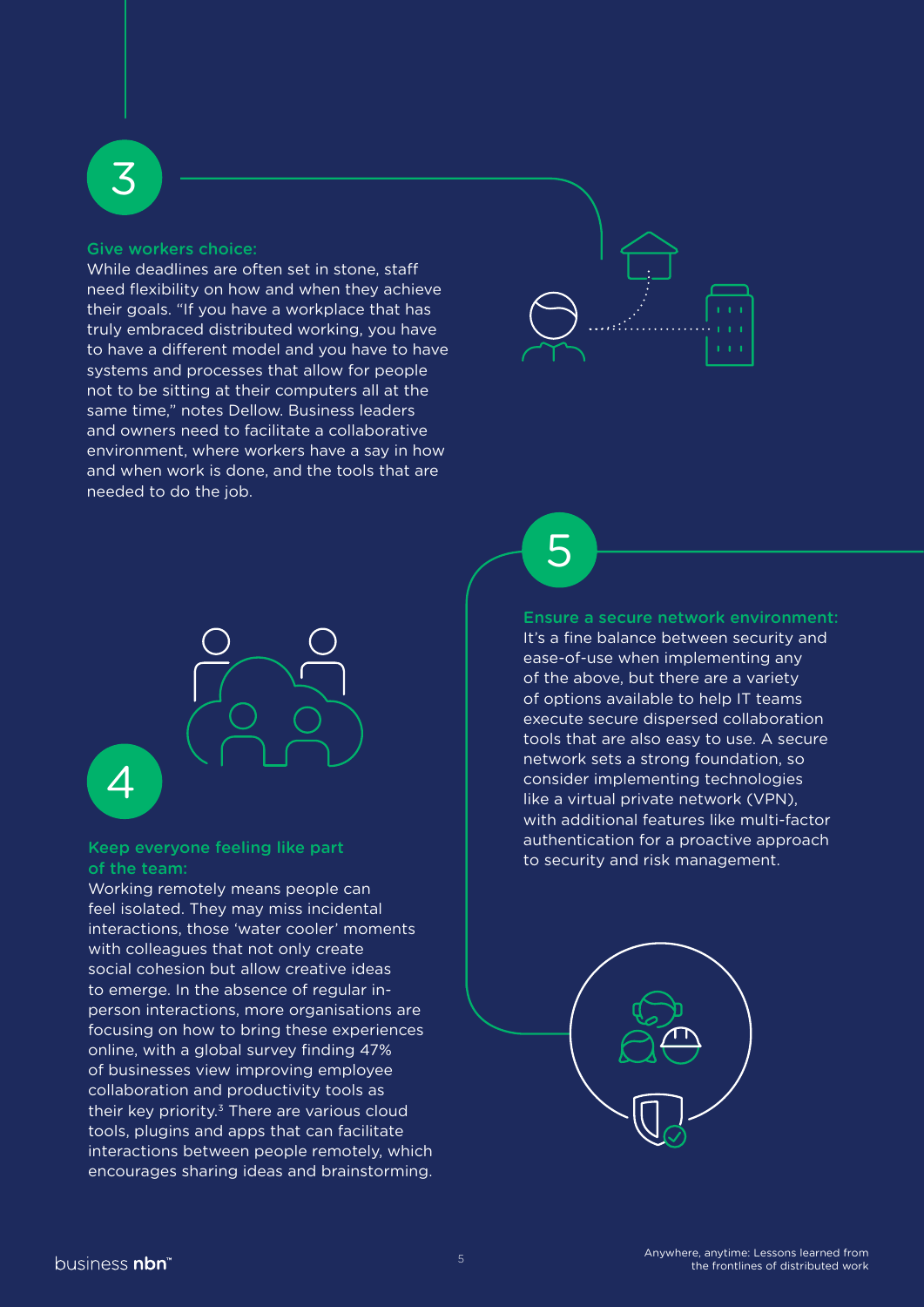

## Case study: Wellcom<sup>7</sup>

The creative process is a team affair; it takes time and effort in brainstorming, whiteboarding, prototyping, planning, production – all working together on a common goal.

So what happens to a business when that process is suddenly disrupted? Media company Wellcom was faced with this challenge when the COVID-19 pandemic forced them to shift to an entirely new way of working almost overnight.

The team handles huge amounts of data and content, and as with most client-based businesses, internal and external collaboration is a crucial part of the process. Wellcom set up a cloud-based solution through Dropbox that centralised their data and provided

secure access across the employee network. They were able to extend this to clients as well for project reviews and approvals.

What began as a challenge for Wellcom has become an opportunity for the business. It's meant the team can now be more agile, work with even more people and give their staff more freedom to work how they want.

Please note that Wellcom is a customer of Dropbox and is not connected to services over the nbn™ network.